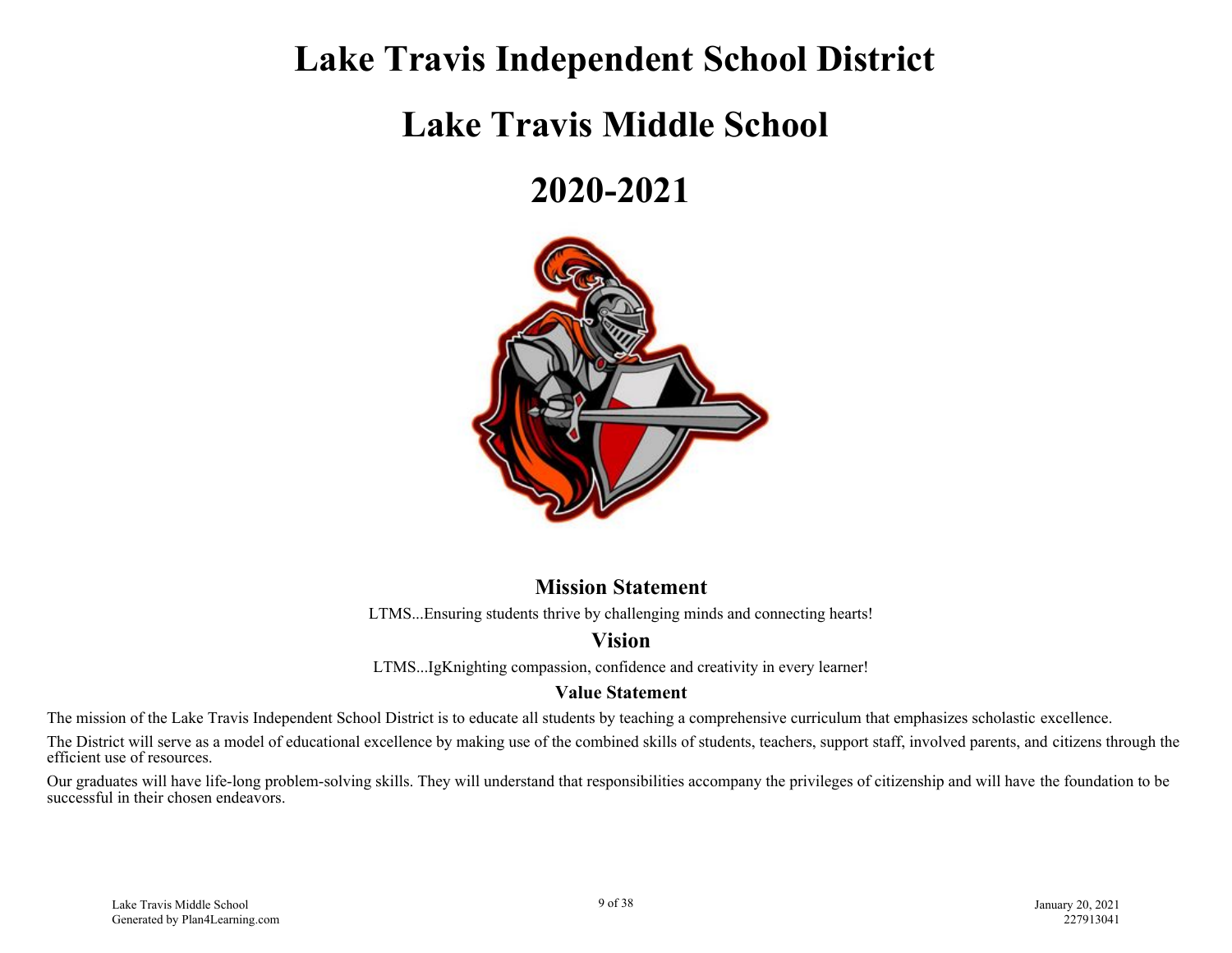# **Lake Travis Middle School 2020-2021**

**Goal 1:** Student Achievement:

Lake Travis Middle School will increase academic achievement for all learners while closing the gap between student populations in pursuit of "Masters" performance level using research-based best practices.

**Performance Objective 1:** Increase overall student performance as measured by STAAR

-Meets to Masters -Approaches to Meets -Did Not Pass to Approaches

**Performance Objective 2:** Increase overall student growth by closing the gap between student populations

**Goal 2:** Community Investment and Support:

Lake Travis Middle School will welcome, inform and engage students, parents, and the community regarding the educational priorities, processes, initiatives, and challenges of the District/Campus.

**Performance Objective 1:** Parents and community members will be informed of campus activities, events, and programs

**Performance Objective 2:** Teachers will provide on-going communication with parents regarding academic progress and/or campus information

**Goal 3:** Curriculum and Instruction:

Lake Travis Middle School will develop, implement, assess, and support full implementation of the learner-centric model which includes a high quality, vertically aligned framework that supports planning, instruction, learning environment and professional practices and responsibilities.

**Performance Objective 1:** All lesson plans and instruction will be aligned with the District Year-at-a-Glance (YAG), Texas Essential Knowledge and Skills and contain evidence of the pillars in the Learner Centric Model, including the Learner Profile

**Performance Objective 2:** Teachers will incorporate the LTISD 4 pillars of learning into lesson planning, delivery of instruction, and assessment

**Goal 4:** School Environment: (Chapter 37 / Discipline - Law and Order)

Lake Travis Middle School will provide an educational environment that reflects a commitment to student social and emotional wellness, safety, security, orderliness, and high standards of citizenship among students, staff, community, and visitors.

**Performance Objective 1:** All students will participate in social emotional learning activities designed to promote positive behavior, quality peer interactions, academic achievement, and healthier life choices.

**Performance Objective 2:** Develop systemic practices that promote highlighting student success in academics, behavior, and extracurricular activities